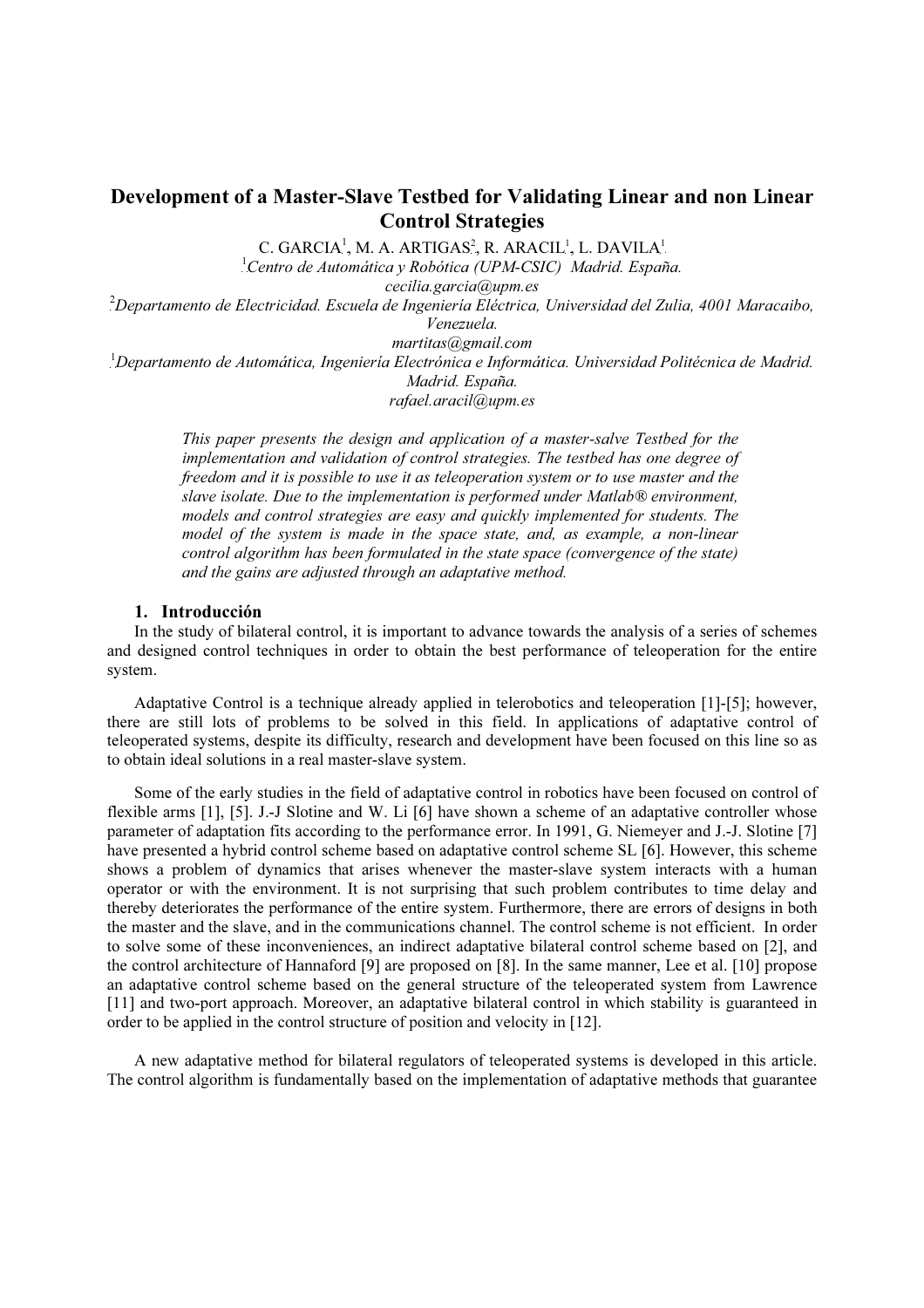a good perception from the operator against variations from the remote environment. This methodology can be applied to the time delay case since it is based in state of convergence method [13].

#### 2. SCHEME OF BILATERAL CONTROL SYSTEM

#### 2.1 Modeling of the teleoperated system

$$
\dot{\mathbf{x}}_{m}(t) = \mathbf{A}_{m}\mathbf{x}_{m}(t) + \mathbf{B}_{m}\breve{u}_{m}(t)
$$
\n
$$
\mathbf{y}_{m}(t) = \mathbf{C}_{m}\mathbf{x}_{m}(t)
$$
\n
$$
\dot{\mathbf{x}}_{s}(t) = \mathbf{A}_{s}\mathbf{x}_{s}(t) + \mathbf{B}_{s}\breve{u}_{s}(t)
$$
\n
$$
\mathbf{y}_{s}(t) = \mathbf{C}_{s}\mathbf{x}_{s}(t)
$$
\n(2)

where  $A_m \in R^{n \times n}$ ,  $B_m \in R^{n \times 1}$  and  $C_m \in R^{1 \times n}$  are respectively the system matrix, the input and the output of the master and  $A_s \in R^{n \times n}$ ,  $B_s \in R^{n \times 1}$  and  $C_s \in R^{1 \times n}$  are the corresponding slave. In Fig.1, the scheme in which the new adaptative method will be applied is shown. This scheme includes all the possible interactions that can arise in the operator-master-slave-environment though the control gains  $K_m$ ,  $K'_S$ ,  $R_M$ ,  $R_S$ ,  $G_1$  and  $G_2$ as shown in Table I. These gains can be calculated by applying the algorithm of control based on state convergence as shown in [13]. The values obtained of the gains represent the initial values for the regulators in  $t = t_0$ .



Figure. 1. Diagram of blocks for a bilateral teleoperated system.

TABLE I: <sup>M</sup>ODELLING OF A BILATERAL SYSTEM BASED ON MASTER AND SLAVE STATE.

| Control gains                                                                               | Description                                                                                                                                |
|---------------------------------------------------------------------------------------------|--------------------------------------------------------------------------------------------------------------------------------------------|
| $G_1 \in R^{1 \times 1}$                                                                    | Matrix of consideration for pre-application of load or exerted force in the master and force contact of<br>the slave with the environment. |
| $G_2 \in R^{1 \times 1}$                                                                    | Influence of the force exerted by the operator on the master in the slave.                                                                 |
| $\frac{\mathbf{R_M} \in \mathbb{R}^{l \times n}}{\mathbf{R_S} \in \mathbb{R}^{l \times n}}$ | Matrix of consideration for contact forces of the slave with the environment.                                                              |
|                                                                                             | Master-slave interaction.                                                                                                                  |
| $\mathbf{K}_{\mathbf{m}} \in \mathbb{R}^{l \times n}$                                       | Feedback matrix of the master state. It defines the dynamic of the master.                                                                 |
| $\mathbf{K}'_{\mathbf{S}} \in \mathbb{R}^{l \times n}$                                      | Feedback matrix of the slave status. It defines the dynamic of the slave.                                                                  |

In the scheme of Fig. 1, control law for the master  $\bar{u}_m(t)$  and the slave  $\bar{u}_s(t)$  are respectively: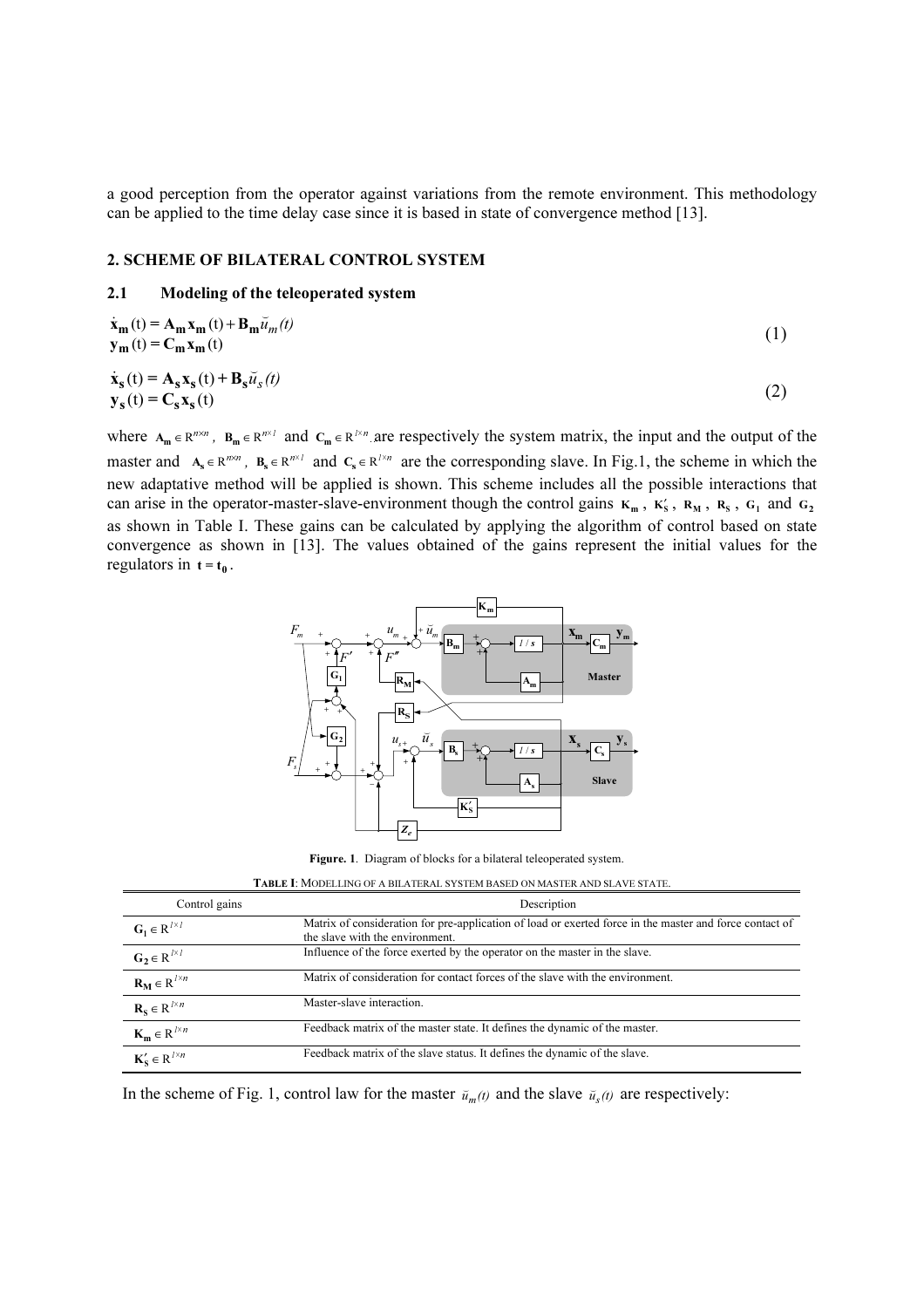$$
\widetilde{u}_m(t) = \mathbf{K_m} \mathbf{x_m(t)} + \mathbf{R_M} \mathbf{x_s(t)} + F_m(t) + \mathbf{G_1} Z_e \mathbf{x_s(t)} + \mathbf{G_1} F_s(t)
$$
\n
$$
\widetilde{u}_s(t) = \mathbf{K_S'} \mathbf{x_s(t)} + \mathbf{R_S} \mathbf{x_m(t)} + \mathbf{G_2} F_m(t) + F_s(t) - Z_e \mathbf{x_s(t)}
$$
\n(4)

$$
\breve{u}_s(t) = \mathbf{K}_S' \mathbf{x}_s(t) + \mathbf{R}_S \mathbf{x}_m(t) + \mathbf{G}_2 F_m(t) + F_s(t) - Z_e \mathbf{x}_s(t)
$$
\n(4)

where  $F_m = k_{op} x_{ml}$  represents the force that the operator exerts on the master and  $F_s$  represents the possible load that is applied on the slave, such as weight or load of manipulated object.

Supposed  $F_s$  is null in all posterior developments, the slave will be on force  $f_e$  provoked by its interaction with the environment  $z_{\ell}$ , so the dynamic model of the environment can be defined [13]: oad that is applied on the slave, such as weight or load of manipulated object.<br>
Supposed  $F_s$  is null in all posterior developments, the slave will be on force  $f_e$  provoked by the metraction with the environment  $z_e$ , s

$$
f_e(t) = k_e \mathbf{x}_s(t) + b_e \dot{\mathbf{x}}_s(t)
$$
\n<sup>(5)</sup>

having  $k_e$  and  $b_e$  as stiffness and viscous friction respectively, and  $\mathbf{x}_s$  as the position of the slave. Contact force of the slave with the environment can be feedback towards the master through  $F''$  signal, having  $F'$  as null, thereby having the matrix structure  $R_M$  as:

$$
\mathbf{R}_{\mathbf{M}} = [g_1 k_e \quad g_1 b_e \cdots \quad 0] = [0 \quad 0 \quad \cdots \quad 0]
$$

#### 2. Adaptative Control by State Convergence

In case of uncertainty from the dynamic parameters of all elements, a control strategy is considered in order to allow overcoming inconveniences such as adaptative control. In this manner, errors that arise can be corrected upon determining the kind of environment, load or force exerted on a slave. Considering such points, the regulators involved in the scheme as shown in Figure 1 have to adapt their parameters in order to ensure stability, robustness and transparency of the system.

The design of the adaptation law as shown in this study is based on Stability Lyapunov Theory. It allows stability of the entire system to be guaranteed. A differential equation of error  $\dot{\epsilon}(t)$  that contains the parameters of the law of adaptation is further obtained. A candidate of Lyapunov function is then derived as mechanism of adaptation in order to get error e(t) to converge to zero. In order to reach the objective of adaptative control, the following are considered:

*Definition 1:* It is defined as the state of error  $e(t)$ . The difference between the state of the master and the state of the slave therefore defines:

$$
\mathbf{e(t)} = \mathbf{x}_{s}(t) - \mathbf{x}_{m}(t)
$$
(7)  
Substituting (3) and (4) in expressions (1) and (2) respectively, equations below are:  

$$
\dot{\mathbf{x}}_{m}(t) = \tilde{\mathbf{A}}_{m}\mathbf{x}_{m}(t) + \mathbf{B}_{m}\mathbf{R}_{M}\mathbf{x}_{s}(t) + \mathbf{B}_{m}F_{m}(t) + \mathbf{B}_{m}\mathbf{G}_{1}F_{s}(t)
$$
(8)

Substituting (3) and (4) in expressions (1) and (2) respectively, equations below are:

$$
\dot{\mathbf{x}}_{m}(t) = \tilde{\mathbf{A}}_{m} \mathbf{x}_{m}(t) + \mathbf{B}_{m} \mathbf{R}_{M} \mathbf{x}_{s}(t) + \mathbf{B}_{m} F_{m}(t) + \mathbf{B}_{m} \mathbf{G}_{1} F_{s}(t)
$$
\n(8)

$$
\dot{\mathbf{x}}_{s}(t) = \mathbf{A}_{s}\mathbf{x}_{s}(t) + \mathbf{B}_{s}\mathbf{K}_{s}'\mathbf{x}_{s}(t) + \mathbf{B}_{s}\mathbf{R}_{s}\mathbf{x}_{m}(t) + \mathbf{B}_{s}\mathbf{G}_{2}F_{m}(t) + \mathbf{B}_{s}F_{s}(t) - \mathbf{B}_{s}\mathbf{Z}_{e}\mathbf{x}_{s}(t)
$$
\n(9)

where  $\tilde{A}_{m} = A_{m} + B_{m}K_{m}$ . Initial conditions  $t = t_0$  have to be set up so that the slave state converges to the master state [18], therefore these conditions are as follows: where  $\tilde{A}_{m} = A_{m} + B_{m} K_{m}$ . Initial conditions  $t = t_{0}$  have to be set up so that the slave state converges to master state [18], therefore these conditions are as follows:<br> $A_{s} - \tilde{A}_{m} = B_{m} R_{m} - B_{s} R_{s} - B_{s} K'_{s}$ 

$$
\mathbf{A_s} - \tilde{\mathbf{A}}_{m} = \mathbf{B_m} \mathbf{R_m} - \mathbf{B_s} \mathbf{R_s} - \mathbf{B_s} \mathbf{K_s'} \tag{10}
$$

$$
\mathbf{B_s} - \mathbf{B_m} \mathbf{G_1} = 0 \tag{11}
$$

$$
\mathbf{B}_s \mathbf{G}_2 - \mathbf{B}_m = \mathbf{0} \tag{12}
$$

where  $K'_s$ ,  $R_m$ ,  $R_s$ ,  $G_1$  and  $G_2$  are control gains calculated at time  $t = t_0$  according to [18]. Calculating (7) further, according to (8) and (9), the derivative of the state error can be expressed as follows: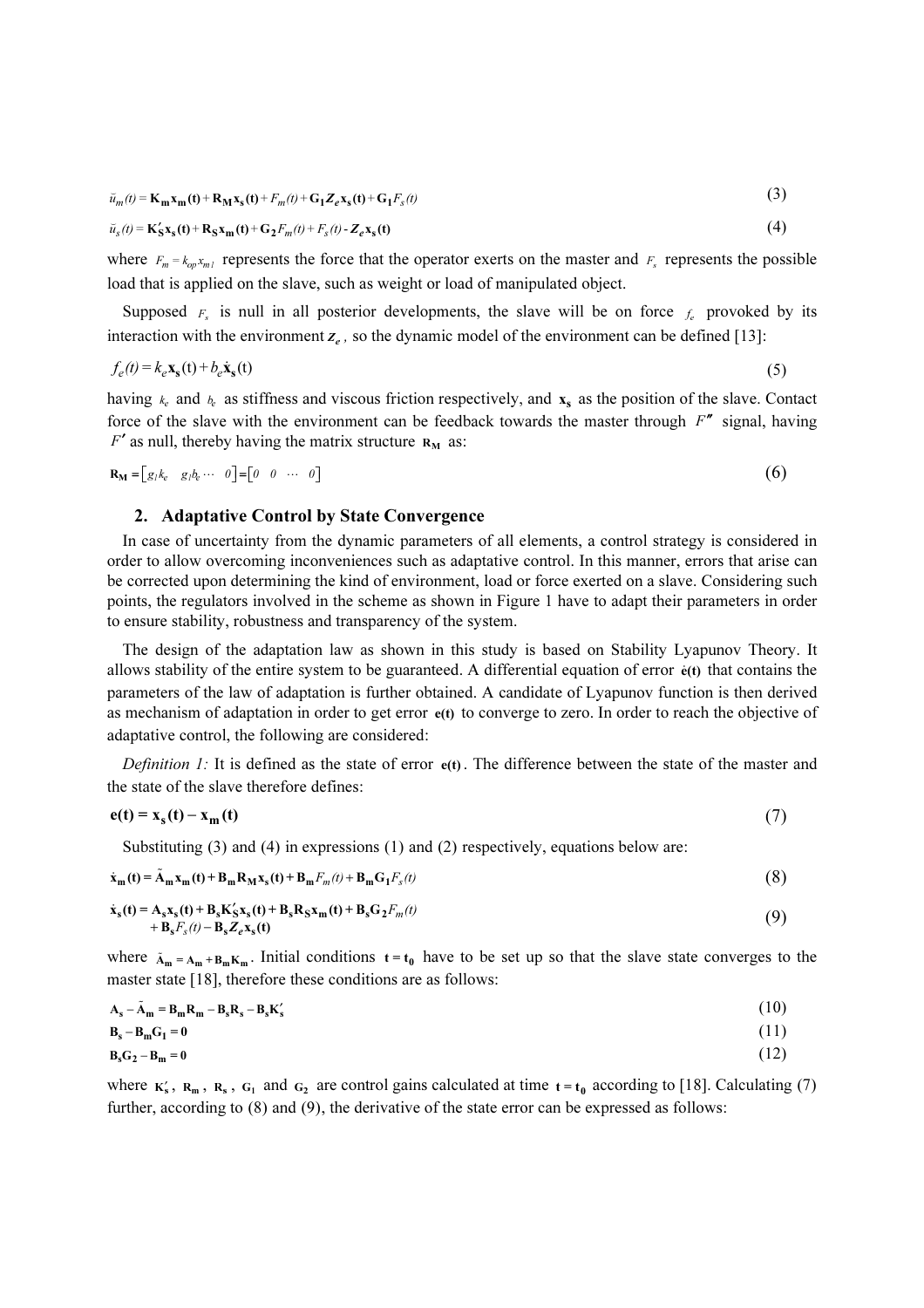$$
\dot{\mathbf{e}}(t) = (\tilde{\mathbf{A}}_{\mathbf{m}} - \mathbf{B}_{\mathbf{s}} \mathbf{R}_{\mathbf{s}}) \mathbf{e}(t) + \mathbf{B}_{\mathbf{s}} (\mathbf{K}'_{\mathbf{S}} - \mathbf{K}'_{\mathbf{s}}) \mathbf{x}_{\mathbf{s}}(t) + \mathbf{B}_{\mathbf{s}} (\mathbf{R}_{\mathbf{S}} - \mathbf{R}_{\mathbf{s}}) \mathbf{x}_{\mathbf{m}}(t) - \mathbf{B}_{\mathbf{m}} (\mathbf{R}_{\mathbf{M}} - \mathbf{R}_{\mathbf{m}}) \mathbf{x}_{\mathbf{s}}(t) - \mathbf{B}_{\mathbf{s}} Z_{e} \mathbf{x}_{\mathbf{s}}(t)
$$
\n(13)

Definition 2: control gains that represent the dynamics of slave  $\kappa'_{s}$ , the interaction of master-slave  $\kappa_{s}$ and the moderation of forces  $R_M$  are defined

#### $K'_{S} = \tilde{\mathbf{\vartheta}}'_{S} = \mathbf{\vartheta}'_{S} + \hat{\mathbf{\vartheta}}'_{S}$  $R_S = \tilde{\mathfrak{d}}_S = \mathfrak{d}_s + \hat{\mathfrak{d}}_S$  $R_{\mathbf{M}} = \tilde{\mathbf{\Phi}}_{\mathbf{M}} = \mathbf{\hat{\Phi}}_{\mathbf{m}} + \hat{\mathbf{\hat{\Phi}}}_{\mathbf{M}}$

 $R_S = \tilde{\theta}_S = \theta_s + \hat{\theta}_S$ <br>  $R_M = \tilde{\theta}_M = \theta_m + \hat{\theta}_M$ <br>
where  $\hat{\theta}'_S$   $\hat{\theta}_S$  and  $\hat{\theta}_M$  are estimates of control gains so that error e(t) converges to zero. The method allows maintaining or not initial values of gains  $\mathfrak{G}'_s$ ,  $\mathfrak{G}_s$  and  $\mathfrak{G}_m$  for  $t = t_0$  (last values) according to [13].<br>Then (13) can be rewritten as<br> $\dot{\mathfrak{e}}(t) = \tilde{A} \mathfrak{e}(t) + \mathbf{R} (\tilde{A} - \mathfrak{G}) \mathbf{x} (t$ Then  $(13)$  can be rewritten as

$$
\dot{\mathbf{e}}(t) = \tilde{\mathbf{A}}\mathbf{e}(t) + \mathbf{B}_s \left( \tilde{\mathbf{\Phi}}'_s - \mathbf{\Phi}_s' \right) \mathbf{x}_s(t) + \mathbf{B}_s \left( \tilde{\mathbf{\Phi}}_s - \mathbf{\Phi}_s \right) \mathbf{x}_m(t) - \mathbf{B}_m \left( \tilde{\mathbf{\Phi}}_M - \mathbf{\Phi}_m \right) \mathbf{x}_s(t) - \mathbf{B}_s Z_e \mathbf{x}_s(t)
$$
\n(14)

or

$$
-b_{m}(\mathbf{v}_{M} - \mathbf{v}_{m})\mathbf{x}_{s}(t) - \mathbf{b}_{s}\mathcal{L}_{e}\mathbf{x}_{s}(t)
$$
  
or  

$$
\dot{\mathbf{e}}(t) = \tilde{\mathbf{A}}\mathbf{e}(t) + \Phi(\hat{\mathbf{v}} - \mathbf{v})
$$
 (15)

where  $\Phi$  is a signal matrix (reference, output, etc) related to the parameters to be adjusted and  $\hat{\theta} - \hat{\theta}$  is the vector of parameters error. Considering the candidate function of Lyapunov in the function of error between the signals of states and the parameters error such as;

$$
V(\mathbf{e}, \hat{\mathbf{\Theta}}) = \mathbf{e}^T P \mathbf{e} + \left(\hat{\mathbf{\Theta}} - \mathbf{\Theta}\right)^T \mathbf{Y}^{-1} \left(\hat{\mathbf{\Theta}} - \mathbf{\Theta}\right)
$$
 (16)

with  $P \in \mathbb{R}^{n \times n}$  symmetry positive definite and  $\Upsilon^{-1} \in \mathbb{R}^{n \times n}$  diagonal positive definite. The stability will be guaranteed if  $dV/dt$  is negative definite

$$
dV/dt = -e^{T}Qe + 2(\hat{\mathbf{\phi}} - \mathbf{\phi})\Phi^{T}Pe + 2(\hat{\mathbf{\phi}} - \mathbf{\phi})^{T} \Upsilon^{-1} d\hat{\mathbf{\phi}}/dt = -e^{T}Qe + 2(\hat{\mathbf{\phi}} - \mathbf{\phi})^{T} (\Upsilon^{-1} d\hat{\mathbf{\phi}}/dt + \Phi^{T}Pe)
$$
(17)

Matrix  $Q \in \mathbb{R}^{n \times n}$  is positive definite since it verifies the equation of Lyapunov  $\tilde{A}^T P + P \tilde{A} = -Q$ . The first term of the second member of (17) is negative definite, a possible solution is having the rest equal to zero. *ˆ*A law of adaptation of parameters is then defined as;

$$
d\hat{\mathbf{\Phi}}/dt = -\Upsilon \mathbf{\Phi}^T P \mathbf{e}
$$
 (18)

where *e* is the state error and Υ is adaptation gains matrix that defines speed of adaptation of every parameter.

#### 4. Experimental Results

Figure 2 shows the bench of the experimental teleoperation used in validating the proposed control strategies. It is formed by a master and a slave both having one degree of freedom. The manipulators are controlled through RE118797 Maxon motors with encoders of 500 pp. The encoder signals are sent to a servo-amplifier card (4-Q-CC ADS 50/5 Maxon) and downloaded on a computer (Pentium IV) through a data acquisition card National Instruments 6024E.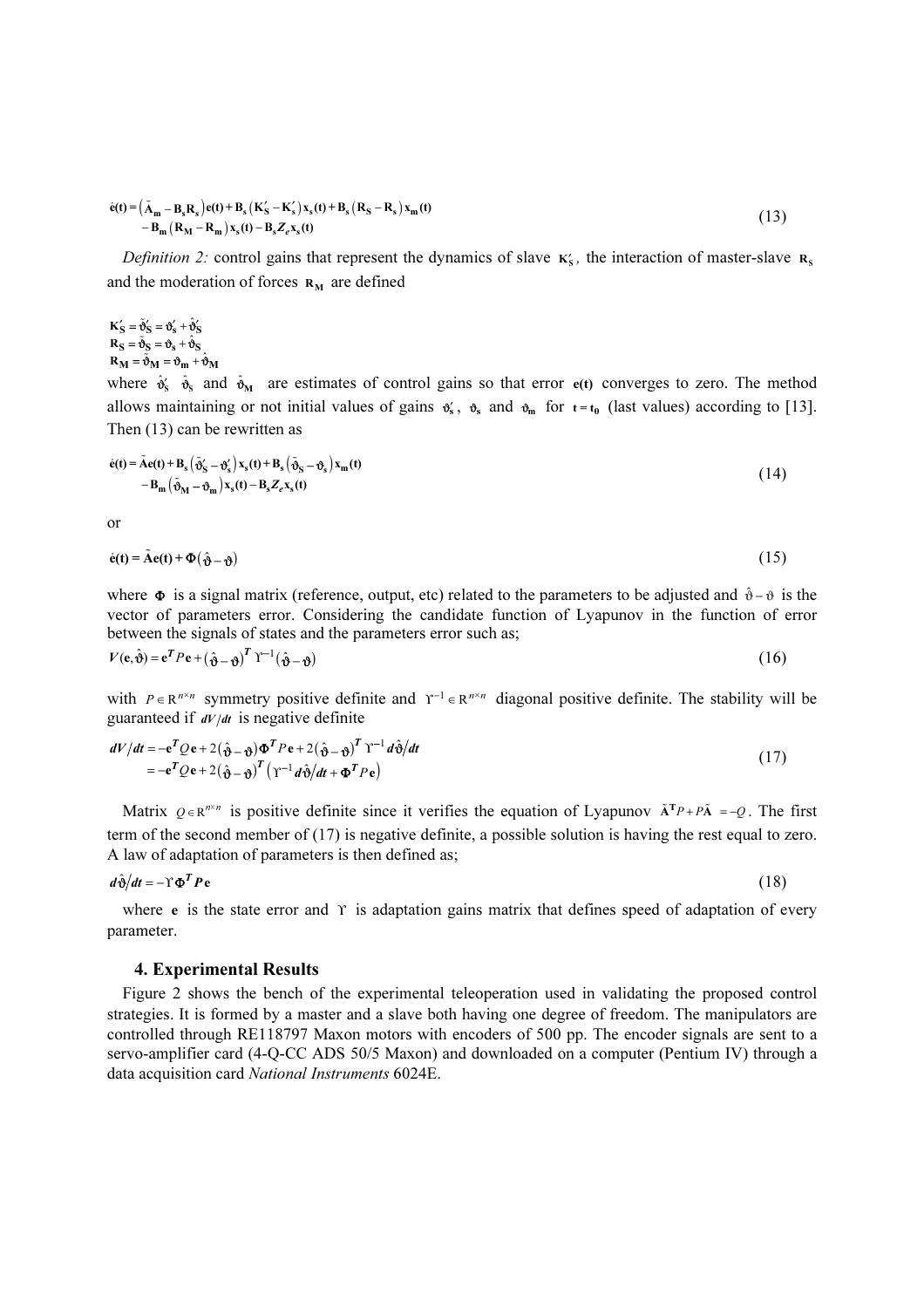

Figure. 2. Experimental teleoperated system of one degree of freedom.

In Fig. 3 and 4, the control schemes in position with the identified physical values of every CC motor are shown, considering the dynamics connected to the axis, where  $u_{m,s}(\theta)$  is the reference stress input,  $\dot{\theta}_{m,s}(t)$  is the measurement of velocity, and  $\theta_{m,s}(t)$  is the angular position for the master and the slave. ol schemes in position with the identified p<br>dynamics connected to the axis, where  $t$ <br>f velocity, and  $\theta_{m,s}(t)$  is the angular position<br> $\frac{u_m(t)}{u_m(t)}$ 

| $u_{m}(t)$                                                                  | $=\frac{6912.5}{s^2+40.99s+6734}$ | $\Box \theta_m$ te |  |  | 1.0575 |  |  |  |  |  |
|-----------------------------------------------------------------------------|-----------------------------------|--------------------|--|--|--------|--|--|--|--|--|
| <b>Figure 3.</b> Control scheme in the position of the master in open loop. |                                   |                    |  |  |        |  |  |  |  |  |
| $u_{s}(t)$                                                                  | 5295.9<br>1000<br>22.2            |                    |  |  |        |  |  |  |  |  |

Figure 3. Control scheme in the position of the master in open loop.

| $u_{s}(t)$ | 5295.9<br>$\mathbf{v}_s$ $\mathbf{v}_s$ | v |   |        | $\mathbf{U}_{\alpha}$ |
|------------|-----------------------------------------|---|---|--------|-----------------------|
|            | $+32.2s+4900$<br>s"                     |   | ມ | 1.0542 |                       |

Figure. 4. Control scheme in the position of the slave in open loop.

Previous to the implementation of the algorithm carried out simulations modifying the poles of both dynamics, being obtained a better performance to the error poles and the slave poles are place that lie on the s plane in 110 and 50 respectively. As better performance it is the die for smaller time of establishment and smaller time of state convergence. Take gain  $G_1 = 0.1$  and the obtained control gains for  $t = t_0$  according to [13], are the conditions taken into account for the design.

 $\mathbf{R}_{\mathbf{m}} = \begin{bmatrix} 0 & 0 & 0 \end{bmatrix}$ ,  $\mathbf{R}_{\mathbf{s}} = \begin{bmatrix} 240.06 & 5.733 & 0.036 \end{bmatrix}$ ,  $\mathbf{K}_{\mathbf{m}} = \begin{bmatrix} -19.12 & -0.117 & -0.017 \end{bmatrix}$ ,  $\mathbf{K}'_{\mathbf{s}} = \begin{bmatrix} -264.95 & -6.25 & -0.059 \end{bmatrix}$ ,  $\mathbf{G}_{2} = 1.301$ 

In the experiment, the operator moves the master arm in such a way that the slave performs several connections with an environment of unknown dynamics (soft object). Since no force/torque sensor is available on the system, a force interaction  $f_e$  equal to the intensity of the current of the slave motor was connections with an environment of unknown dynamics (soft object). Since no force/torque sensor is available on the system, a force interaction  $f_e$  equal to the intensity of the current of the slave motor was considered. stiffness constant  $k_e = 40 N/m$  was experimentally obtained. In the same manner, values  $k_{op} = 20 N/m$  were obtained. As main objective of this work it is the validation the proposed control strategies, next the experimentation is presented.

1) Adaptation of gains  $K'_s = \tilde{\sigma}'_s$ . Table 2 shows the parameter for the conditions of the operation and followed by results of experiment. Fig. 5 shows the response of the slave toward the position of the master until the moment that the slave cannot follow the advancement due to its interaction with the environment.

A delay on the slave position while the master proceeds with its advancement can be observed. The with the environment.<br>A delay on the slave position while the master proceeds with its advancement can be observed. The state of convergence is achieved as the parameters  $\tilde{\theta}'_s$  adapt its estimated value through algor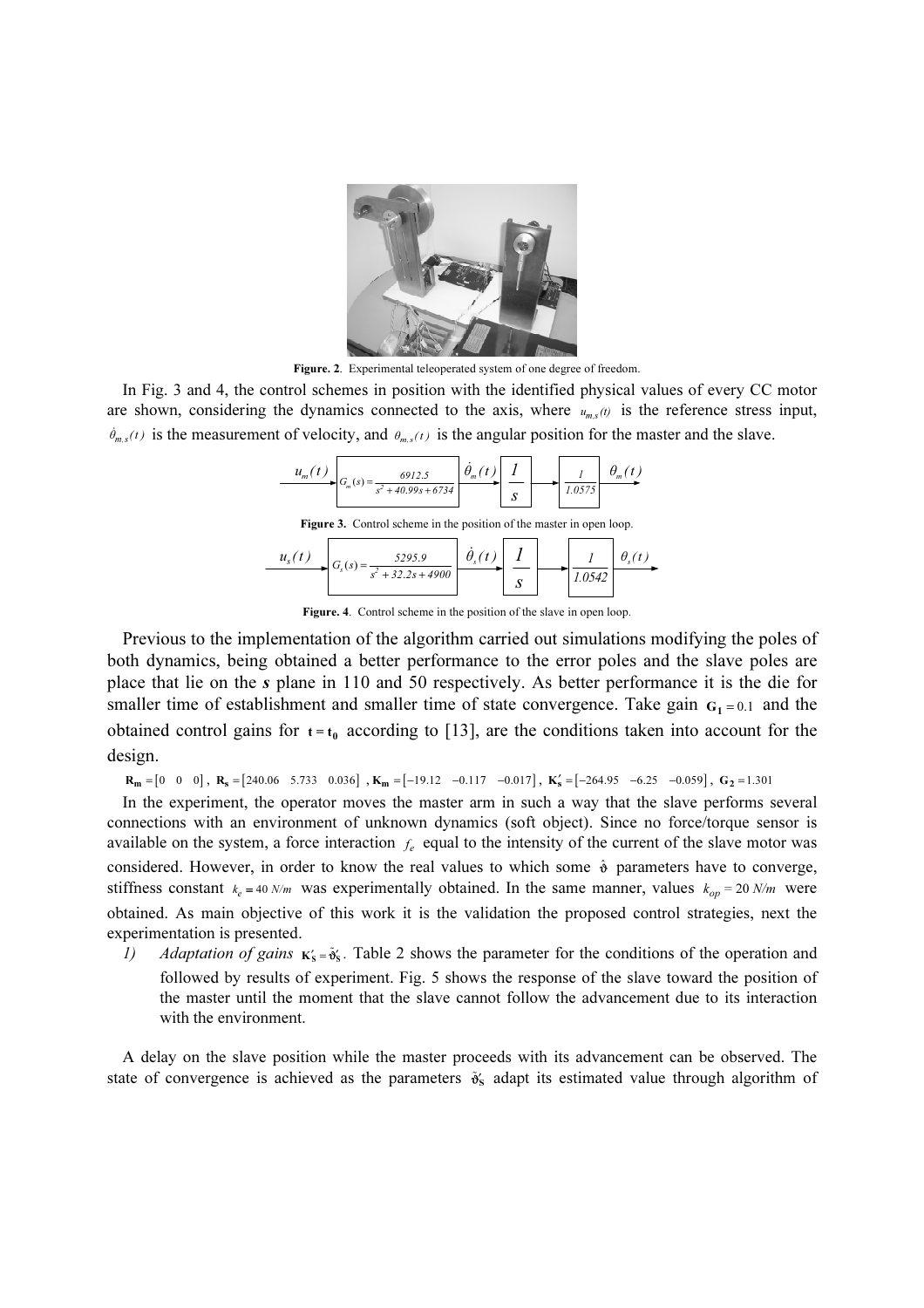adaptation. Fig. 6 shows the state of error of the master-slave where the system converges to zero in function of the speed of variation and the adaptation of the parameters of  $\tilde{\mathfrak{g}}_s$  (Fig. 7). **he system**<br> $\tilde{\mathbf{\Theta}}_{\mathbf{S}}^{\mathbf{\prime}}$  (Fig. 7).

TABLE <sup>2</sup>:CONTROLLERS OF THE TELEOPERATED SYSTEM Control Gains  $R_M = G_1 Z_e$  $R_{\rm s} = R_{\rm s}$  $K'_{S} = \tilde{\mathbf{\Phi}}'_{S}$ Parameters  $K'_{s} = \mathbf{\vartheta}'_{s} = [-264.95 \quad -6.25 \quad -0.059]$  $\hat{\mathbf{\theta}}'_{\mathbf{S}} = \begin{bmatrix} 45.2 & 1.13 & 0.0113 \end{bmatrix}$  $[-219.7 -5.12 -0.048]$  $-6.25 -0.059$ Control Gair<br>
Control Gair<br> **K**'<sub>s</sub> = **ô**'<sub>s</sub> = [-264.95 –<br>
∂'<sub>S</sub> = [45.2 1.13 0.01]<br>
∂'<sub>S</sub> = [-219.7 –5.12 –  $\hat{\mathbf{\theta}}_{\mathbf{S}} = \begin{bmatrix} 4 \end{bmatrix}$  $\tilde{\boldsymbol{\vartheta}}_{\mathrm{S}}$  $γ<sub>1</sub> = 2.2e-005$ 

 $\gamma_2 = -1.47e-007$  $\gamma_3 = -1.35e-011$ 3



Figure 5. Position of the master and slave.

**Figure 6.** Error of the master-slave state  $e(t)$ 



**Figure 7.** Variation of  $\tilde{\mathbf{\Phi}}'_{\mathbf{S}}$  parameters.

# **CONCLUSION**

This article presents a master-slave testbed with one degree of freedom. This testbed is useful for the implementation and validation of control strategies as it was shown in the experimental results. All the software is developed in the MatLab environment so it very easy to change paramenters.

The test bed was modelled in the state space however it is possible to change the slave dynamic through the environment parameters. Consequently, the system's dynamic and the controller must be updated.

This bank has been used by many students in subjects related to the automatic control and it was very good accepted.